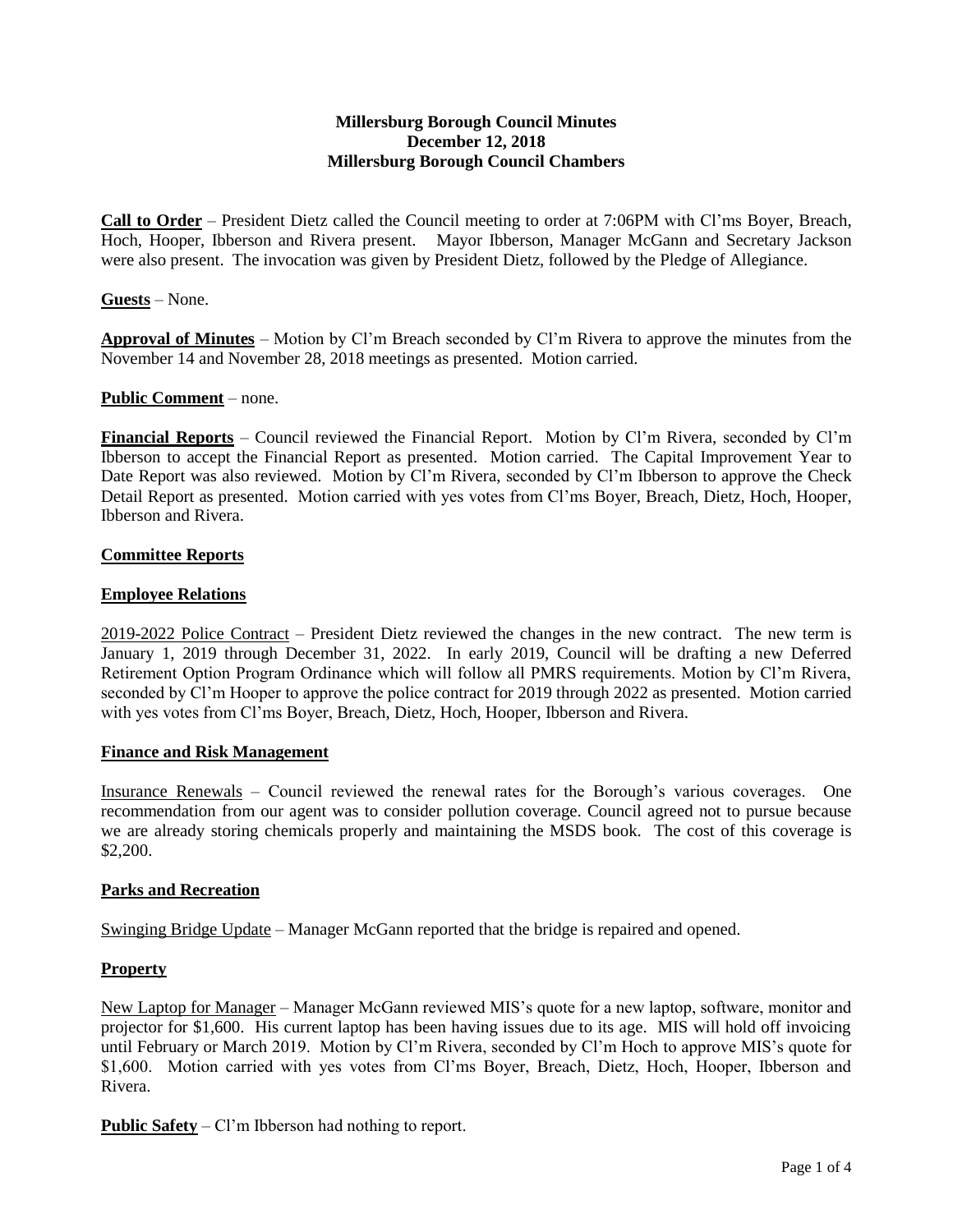# **Streets**

A & H Equipment Quote - Street Sweeper Rental – Manager McGann reviewed the quote to rent a street sweeper for the week of April 8-12, 2019 for \$2,600. This company is in Harrisburg, which is closer than our previous vendor. Motion by Cl'm Rivera, seconded by Cl'm Breach to approve the contract with A & H for \$2,600 for the street sweeper as quoted. Motion carried with yes votes from Cl'ms Boyer, Breach, Dietz, Hoch, Hooper, Ibberson and Rivera.

AJ's Truck & Trailer Center Inc. Invoice – Manager McGann reported that we had to get new mold boards for the 2011 truck. These boards hold the plow blades on and an existing one is bent. The invoice was for \$1,305.76. Motion by Cl'm Breach, seconded by Cl'm Rivera to pay \$1,305.76 to AJ's Truck & Trailer Center. Motion carried with yes votes from Cl'ms Boyer, Breach, Dietz, Hoch, Hooper, Ibberson and Rivera.

New Harrisburg Truck Body Company Invoice – Manager McGann reviewed the invoice for three sets of plow blades for the 2017 truck for \$1,232.44. Motion by Cl'm Hoch, seconded by Cl'm Rivera to approve paying \$1,232.44 to New Harrisburg Truck Body. Motion carried with yes votes from Cl'ms Boyer, Breach, Dietz, Hoch, Hooper, Ibberson and Rivera.

Ordinance for Handicapped Parking – President Dietz directed Manager McGann to have an ordinance drafted for the Council's January meeting. This ordinance will allow for on-street handicapped parking and set the requirements pertaining to same.

Center Street Water Issue – Manager McGann reported that we have been advised by Norfolk Southern Railroad that they are not responsible for the issue. The Public Works crew will be doing the patch work. PA One Call will be contacted regarding the underground AT&T fiber optic line. Norfolk Southern will be monitoring on-site for safety reasons. President Dietz directed McGann to contact PSAB to inquire about a borough's role in responding to One Call questions regarding storm sewer pipe locations.

Street Light Survey – Manager McGann reported that he will be doing an assessment of the Borough street lights and requested permission to work a short day in the office on the day he would be working at night. Council authorized his request. President Dietz directed him to wear his safety vest and to contact PPL to find out the recommended average distance between lights.

# **Economic Development**

Shop Small Event – Cl'm Dietz reported that feedback from the participating businesses was very positive.

**Mayor's Report –** Mayor Ibberson reported that the Federal government has chosen Millersburg Borough as a small department to report to them. In order to participate, a \$6,000 grant is being sought to be able to cover Metro Technology's cost for the appropriate software. The November Police Department statistical reports were provided to all Cl'ms.

**Manager's Report** – Written report provided to all Cl'ms. Pothole Killers was invited to demonstrate their product. One homeowner in the 300 block of Moore Street complained that cars are throwing loose stone from the repair against his house.

# **Unfinished Business**

Borough Ordinance No.  $6-18 - Z$ oning Amendment – This amendment provides regulations for installation of mini cell towers, and revises language governing commercial signage, yard sales, ramps for handicapped accessibility and solar panels. Manager McGann reported that both the Millersburg Planning Commission and the Dauphin County Planning Commission have approved the draft. Motion by Cl'm Breach, seconded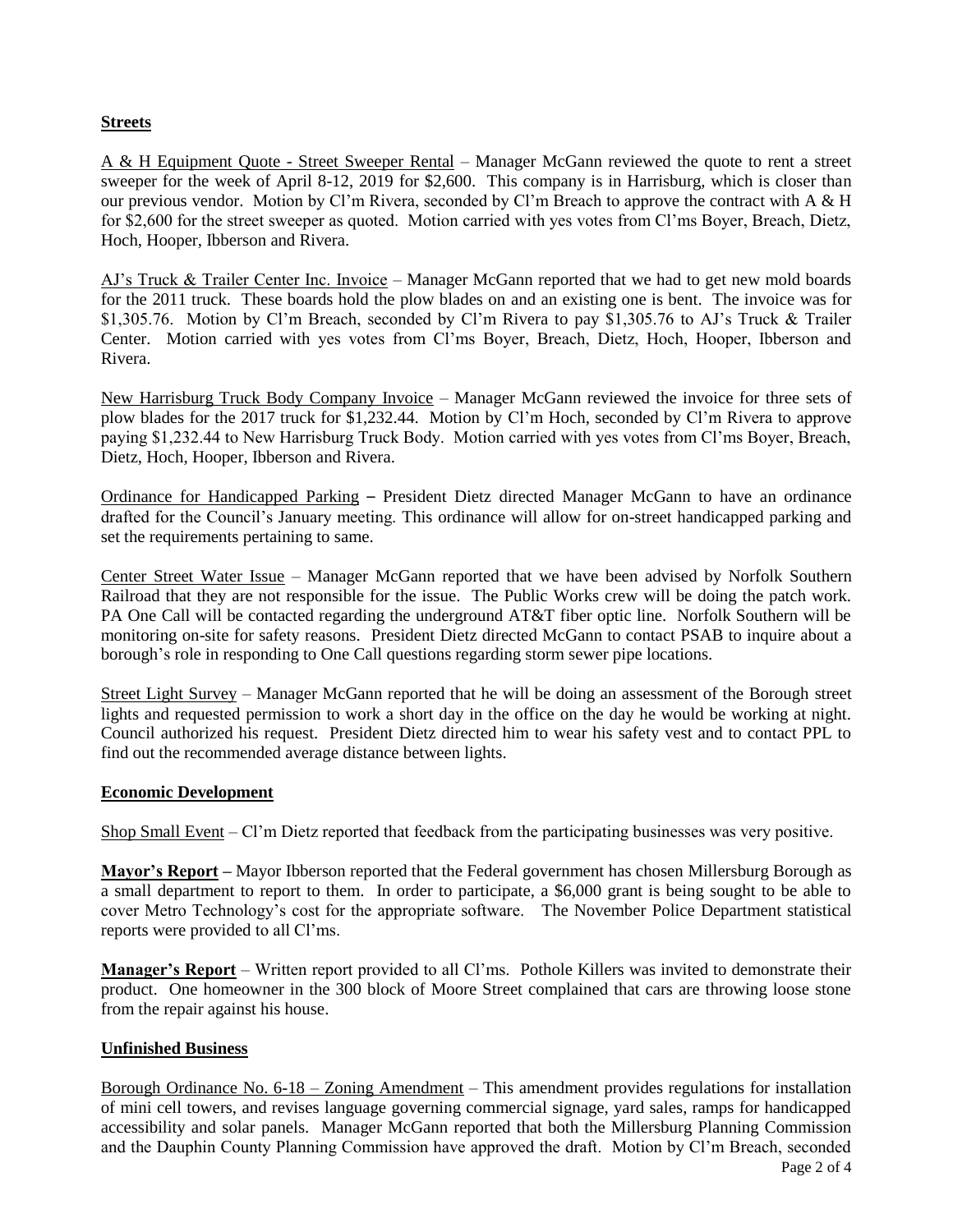by Cl'm Rivera to adopt Borough Ordinance No. 6-18 in light of there being no comments received at the public hearing. Motion carried.

2019 Budgets – President Dietz reported that the General Fund budget total is \$1,345,470.56; the Liquid Fuels budget totals \$114,191.67 and the Capital Improvement budget totals \$29,761. Motion by Cl'm Breach, seconded by Cl'm Rivera to approve the 2019 proposed budgets at the stated amounts. Motion carried with yes votes from Cl'ms Boyer, Breach, Dietz, Hoch, Hooper, Ibberson and Rivera.

Borough Ordinance No. 7-18 – 2019 Tax Levies – This ordinance sets the 2019 real estate tax at 5.70 mills (an increase of .25 mills over 2018) and the fire protection tax at .80 mills (an increase of .05 mills as per the contract for services). Motion by Cl'm Ibberson, seconded by Cl'm Rivera to adopt Borough Ordinance No. 7-18. Motion carried with yes votes from Cl'ms Boyer, Breach, Dietz, Hoch, Hooper, Ibberson and Rivera.

Borough Resolution No. 18-19 – 2019 Fee Schedule – Council reviewed the proposed fee schedule for 2019. Motion by Cl'm Hooper, seconded by Cl'm Rivera to approve Borough Resolution No. 18-19, establishing the various fees for 2019. Motion carried.

2019 Wage Certifications – Council reviewed the wage certifications for both the non-uniformed employees and police. Motion by Cl'm Hooper, seconded by Cl'm Rivera to approve the wage certifications, effective December 23, 2018. Motion carried with yes votes from Cl'ms Boyer, Breach, Dietz, Hoch, Hooper, Ibberson and Rivera.

State Street Storm Sewer Project – Application for Payment #8 – Regarding Application for Payment #7, President Dietz reported that Upper Paxton Township has agreed to the 60/40 split for the extras to be paid by the municipalities. Additionally, Dauphin County has sent an agreement regarding their payment of the \$73,550 in expenses.

Council reviewed HRG's latest accounting. The Borough's portion, payable to Farhat Excavating, is \$28,819.27. Manager McGann reported that the Township has already approved their potion. Motion by Cl'm Boyer, seconded by Cl'm Breach to pay \$28,819.27 to Farhat. Motion carried with yes votes from Cl'ms Boyer, Breach, Dietz, Hoch, Hooper, Ibberson and Rivera.

HRG Invoices – Council reviewed three invoices totaling \$56,408.10 and stated their intent to pay per the 60/40 split. Motion by Cl'm Rivera, seconded by Cl'm Ibberson to withhold payment of the Borough's portion of \$33,844.86 until Upper Paxton Township has had their questions and concerns satisfactorily addressed by HRG or until the Council meets again and can revisit the issue. Motion carried with yes votes from Cl'ms Boyer, Breach, Dietz, Hoch, Hooper, Ibberson and Rivera.

# **New Business**

Legal Notice for 2019 Meeting Schedule – Council reviewed the draft legal notice as presented. Motion by Cl'm Breach, seconded by Cl'm Rivera to place the notice of 2019 Borough Council and Planning Commission meetings one time in the Upper Dauphin Sentinel. Motion carried with yes votes from Cl'ms Boyer, Breach, Dietz, Hoch, Hooper, Ibberson and Rivera.

Solicitor's Invoice for Services – Council reviewed Solicitor Kerwin's invoice for services. Motion by Cl'm Boyer, seconded by Cl'm Rivera to pay \$9,125 to Terrence J. Kerwin as invoiced. Motion carried with yes votes from Cl'ms Boyer, Breach, Dietz, Hoch, Hooper, Ibberson and Rivera. President Dietz directed Manager McGann to note in his budget file for 2020 that we increase the legal services line item by \$2,000.

Act 172 Volunteer Firefighter Tax Relief Eligibility List – Council reviewed the list of active firefighters and officers eligible for an earned income tax credit for year 2018 as provided for under Borough Ordinance No.